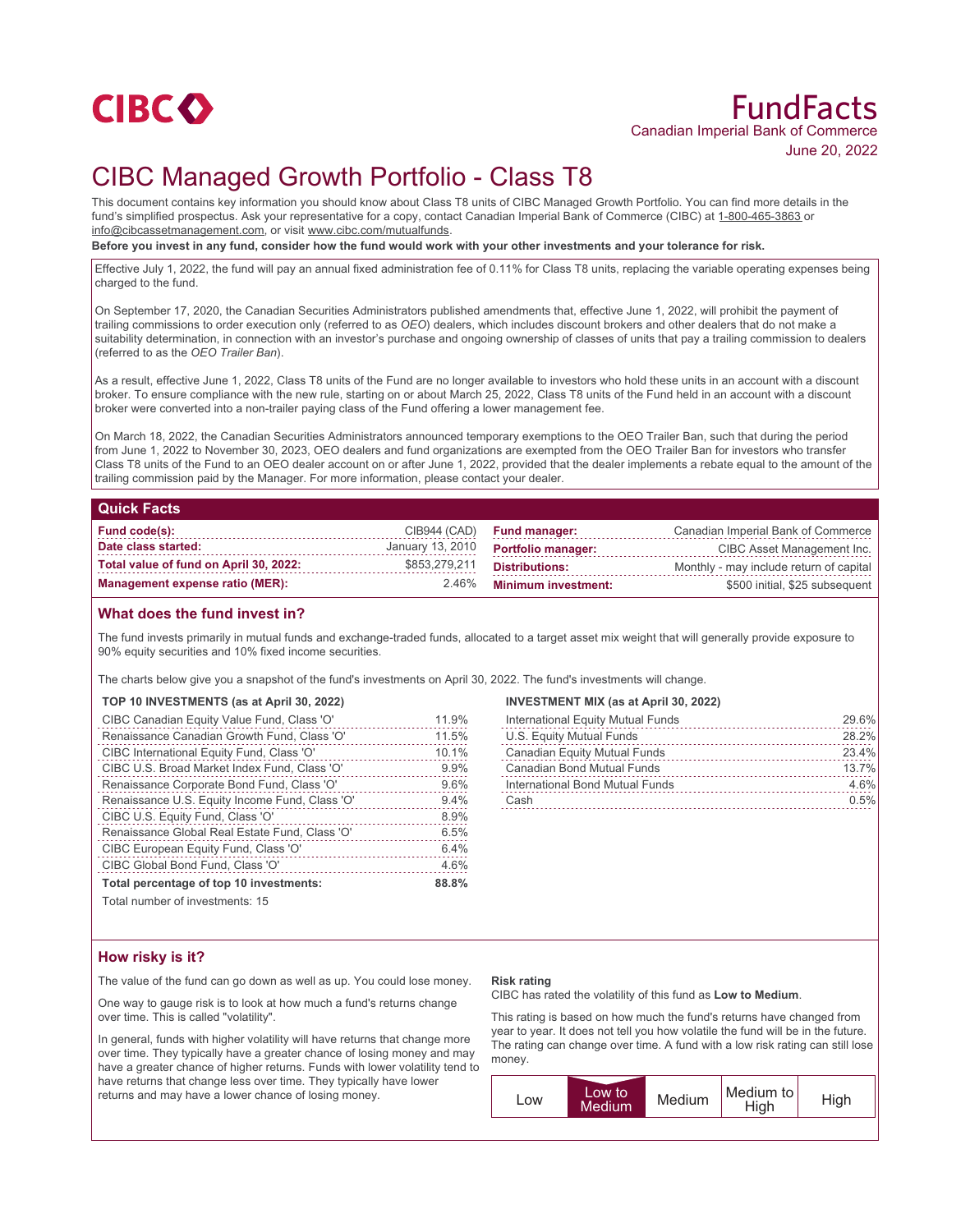## **FundFacts**

For more information about the risk rating, refer to *Investment Risk Classification Methodology* under *Specific Information About Each of the Mutual Funds Described in this Document* in the fund's simplified prospectus. For more information about specific risks that can affect the fund's returns, refer to the simplified prospectus under the section *What are the Risks of Investing in the Fund?* for the fund.

#### **No guarantees**

Like most mutual funds, this fund does not have any guarantees. You may not get back the amount of money you invest.

## **How has the fund performed?**

This section tells you how Class T8 units of the fund have performed over the past 10 years. Returns are after expenses have been deducted. These expenses reduce the fund's returns.

#### **YEAR-BY-YEAR RETURNS**

This chart shows how Class T8 units of the fund performed in each of the past 10 calendar years. Class T8 units dropped in value in 1 of the 10 years. The range of returns and change from year to year can help you assess how risky the fund has been in the past. It does not tell you how the fund will perform in the future.



#### **BEST AND WORST 3-MONTH RETURNS**

This table shows the best and worst returns for Class T8 units of the fund in a 3-month period over the past 10 calendar years. The best and worst 3-month returns could be higher or lower in the future. Consider how much of a loss you could afford to take in a short period of time.

|                     | <b>Return</b> | $\vert$ 3 months ending    | If you invested \$1,000 at the beginning of the period |
|---------------------|---------------|----------------------------|--------------------------------------------------------|
| <b>Best return</b>  |               | 12.8% June 30, 2020        | Your investment would rise to \$1,128                  |
| <b>Worst return</b> |               | $-14.4\%$   March 31, 2020 | Your investment would drop to \$856                    |

#### **AVERAGE RETURN**

The annual compounded return of Class T8 units of the fund was 7.6% over the past 10 years. If you had invested \$1,000 in the fund 10 years ago, your investment would be worth \$2,084 as at April 30, 2022.

| Who is this fund for?                                                                                                                                     | A word about tax                                                                                                                                                                                                                                                                                     |
|-----------------------------------------------------------------------------------------------------------------------------------------------------------|------------------------------------------------------------------------------------------------------------------------------------------------------------------------------------------------------------------------------------------------------------------------------------------------------|
| Investors who:<br>• are seeking long-term capital growth with a secondary focus on modest<br>income generation; and<br>• are investing for the long term. | In general, you will have to pay income tax on any money you make on a<br>fund. How much you pay depends on the tax laws where you live and<br>whether or not you hold the fund in a registered plan such as a<br>Registered Retirement Savings Plan (RRSP) or a Tax-Free Savings<br>Account (TFSA). |
|                                                                                                                                                           | Keep in mind that if you hold your fund in a non-registered plan, fund<br>distributions are included in your taxable income, whether you receive<br>them in cash or have them reinvested.                                                                                                            |

## **How much does it cost?**

The following tables show the fees and expenses you could pay to buy, own, and sell Class T8 units of the fund. The fees and expenses - including any commissions - can vary among classes of a fund and among funds. Higher commissions can influence representatives to recommend one investment over another. Ask about other funds and investments that may be suitable for you at a lower cost.

### **1. SALES CHARGES**

There are no sales charges payable when you buy, switch, or sell units of the fund through CIBC Securities Inc. or CIBC Investor Services Inc. You may pay sales charges if you purchase units of the fund through another firm.